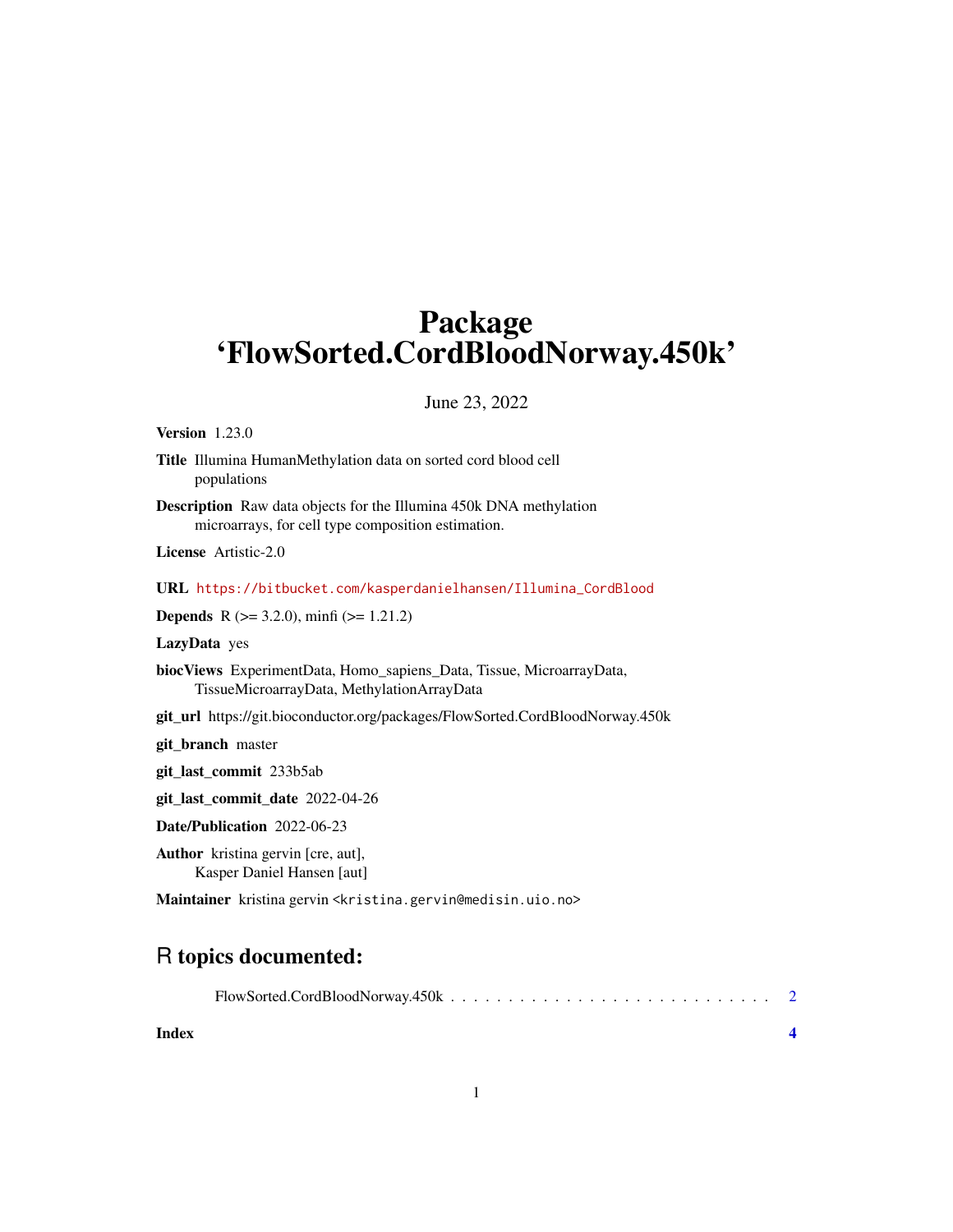<span id="page-1-0"></span>FlowSorted.CordBloodNorway.450k

*Illumina Human Methylation data from 450k on sorted cord blood cell populations*

#### Description

The FlowSorted.CordBloodNorway.450k package contains Illumina HumanMethylation450 ("450k")) DNA methylation microarray data provided by Kristina Gervin and coworkers (manuscript in preparation), consisting of 77 umbilical cord blood samples, formatted as an RGset object for easy integration and normalization using existing Bioconductor packages.

This package contains data equivalent to the FlowSorted.Blood.450k package consisting of data from peripheral blood samples generated from adult men. However, minfi estimates of cell type composition in umbilical cord blood samples using the FlowSorted.Blood.450k package does not correlate well with cell counts (see references). Hence, this package consists of appropriate data for deconvolution of cord blood samples used in for example EWAS.

Researchers may find this package useful as these samples represent different cellular populations (lymphocytes (CD4+ and CD8+), B cells (CD19+), monocytes (CD14+), NK cells (CD56+) and granulocytes of whole umbilical cord blood generated on the same 11 (6 girls and 5 boys) individuals using flow sorting, an experimental procedure that can separate heterogeneous biological samples like umbilical blood into pure cellular populations. This data can be directly integrated with the minfi Bioconductor package to estimate cellular composition in users' whole blood Illumina 450k samples using a modified version of the algorithm described in Houseman et al. 2012.

#### Usage

data(FlowSorted.CordBloodNorway.450k)

#### Format

An object of class RGset.

#### Details

The FlowSorted.CordBloodNorway.450k objects is based an samples assayed by Kristina Gervin and collegaues; manuscript in preparation.

#### References

P Yousefi et al. (2015). *Estimation of blood cellular heterogeneity in newborns and children for epigenome-wide association studies*. Environ. Mol. Mutagen. 56, 751-758.

EA Houseman et al. (2012) *DNA methylation arrays as surrogate measures of cell mixture distribution*. BMC Bioinformatics 13, 86.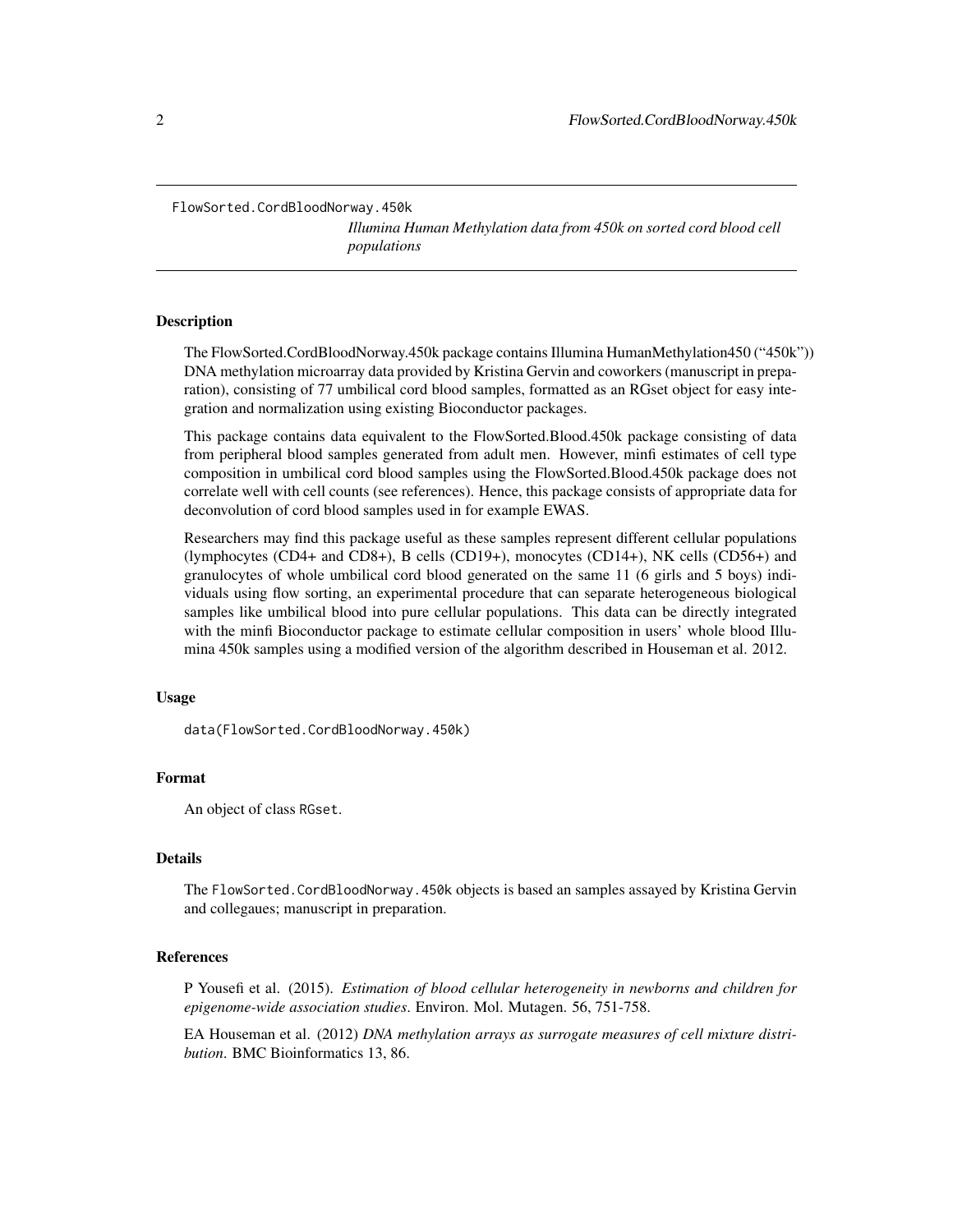## See Also

See the minfi package for tools for estimating cell type composition in blood using these data. See the FlowSorted.CordBlood.450k for an alternative reference dataset for Cord Blood samples.

## Examples

data(FlowSorted.CordBloodNorway.450k)